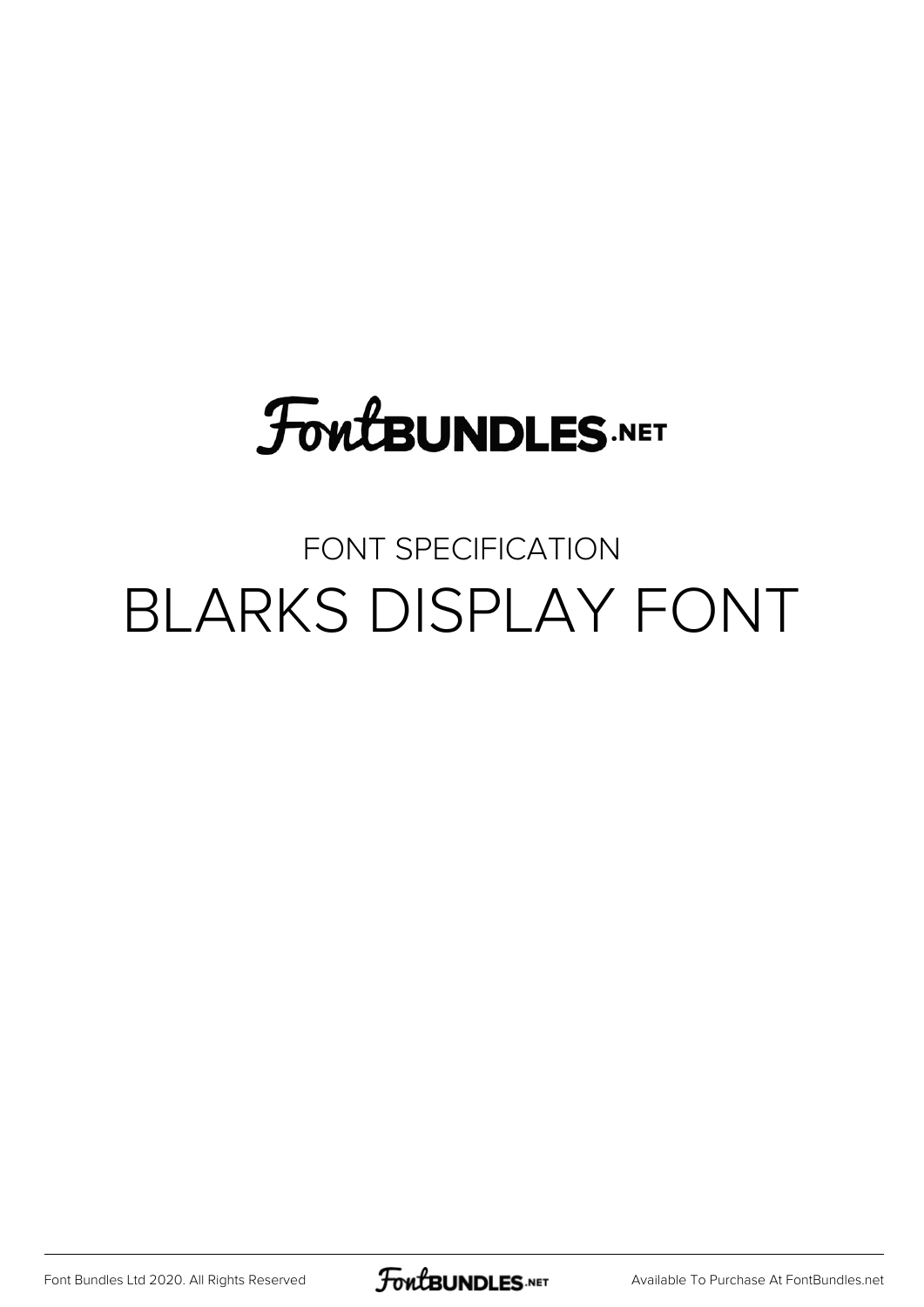#### **BLARKS - Regular**

**Uppercase Characters** 

### A B C D E F G H I J H L M N O P Q R S T U V W **H A S**

Lowercase Characters

## a b c d e r g h i j k l m n o p q r s l u v w x y  $\overline{\mathbf{c}}$

**Numbers** 

#### 0 1 2 3 4 5 6 7 8 9

Punctuation and Symbols



All Other Glyphs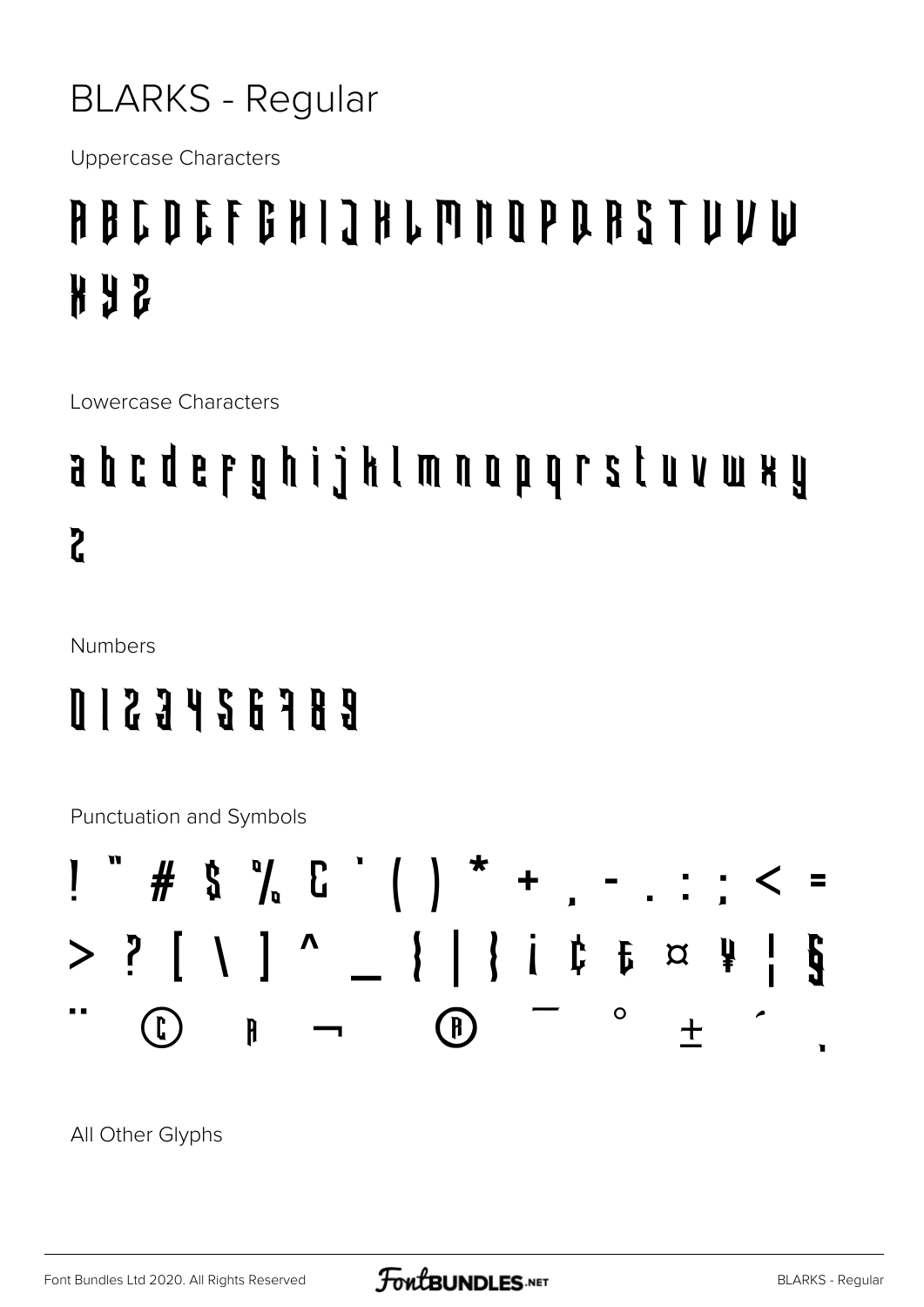| $\dot{\mathbf{h}}$ |  |  | $\hat{\mathfrak{h}} \quad \hat{\mathfrak{h}} \quad \hat{\mathfrak{h}} \quad \hat{\mathfrak{h}} \quad \hat{\mathfrak{h}} \quad \hat{\mathfrak{h}} \quad \hat{\mathfrak{h}} \quad \hat{\mathfrak{h}}$                                                                                                                                                                                                                                                                                                                                                |                     |
|--------------------|--|--|----------------------------------------------------------------------------------------------------------------------------------------------------------------------------------------------------------------------------------------------------------------------------------------------------------------------------------------------------------------------------------------------------------------------------------------------------------------------------------------------------------------------------------------------------|---------------------|
|                    |  |  | $\begin{array}{ccccccccccccccccc} \hat{f} & \hat{f} & \hat{f} & \hat{f} & \hat{f} & \hat{f} & \hat{f} & \hat{f} & \hat{f} & \hat{f} & \hat{f} & \hat{f} & \hat{f} & \hat{f} & \hat{f} & \hat{f} & \hat{f} & \hat{f} & \hat{f} & \hat{f} & \hat{f} & \hat{f} & \hat{f} & \hat{f} & \hat{f} & \hat{f} & \hat{f} & \hat{f} & \hat{f} & \hat{f} & \hat{f} & \hat{f} & \hat{f} & \hat{f} & \hat{f}$                                                                                                                                                     |                     |
|                    |  |  | $\begin{array}{ccccccccccccccccc} \hat{\mathbf{l}} & \hat{\mathbf{l}} & \hat{\mathbf{l}} & \hat{\mathbf{l}} & \hat{\mathbf{l}} & \hat{\mathbf{l}} & \hat{\mathbf{l}} & \hat{\mathbf{l}} & \hat{\mathbf{l}} & \hat{\mathbf{l}} & \hat{\mathbf{l}} & \hat{\mathbf{l}} & \hat{\mathbf{l}} & \hat{\mathbf{l}} & \hat{\mathbf{l}} & \hat{\mathbf{l}} & \hat{\mathbf{l}} & \hat{\mathbf{l}} & \hat{\mathbf{l}} & \hat{\mathbf{l}} & \hat{\mathbf{l}} & \hat{\mathbf{l}} & \hat{\mathbf{l}} & \hat{\mathbf{l}} & \hat{\mathbf{l}} & \hat{\mathbf{l}} & \$ |                     |
|                    |  |  |                                                                                                                                                                                                                                                                                                                                                                                                                                                                                                                                                    | $\ddot{\mathbf{j}}$ |
|                    |  |  |                                                                                                                                                                                                                                                                                                                                                                                                                                                                                                                                                    |                     |
|                    |  |  | $\begin{array}{ccccccccccccccccc} \hat{\textbf{I}} & \textbf{I} & \textbf{I} & \textbf{I} & \textbf{I} & \textbf{I} & \textbf{I} & \textbf{I} & \textbf{I} & \textbf{I} & \textbf{I} & \textbf{I} & \textbf{I} & \textbf{I} & \textbf{I} & \textbf{I} & \textbf{I} & \textbf{I} & \textbf{I} & \textbf{I} & \textbf{I} & \textbf{I} & \textbf{I} & \textbf{I} & \textbf{I} & \textbf{I} & \textbf{I} & \textbf{I} & \textbf{I} & \textbf{$                                                                                                         |                     |
| ÷.                 |  |  | $\begin{array}{ccccccccccccccccc} \mathbf{M} & \mathbf{U} & \mathbf{U} & \mathbf{U} & \mathbf{U} & \mathbf{U} & \mathbf{U} & \mathbf{U} & \mathbf{U} & \mathbf{U} & \mathbf{U} & \mathbf{U} & \mathbf{U} & \mathbf{U} & \mathbf{U} & \mathbf{U} & \mathbf{U} & \mathbf{U} & \mathbf{U} & \mathbf{U} & \mathbf{U} & \mathbf{U} & \mathbf{U} & \mathbf{U} & \mathbf{U} & \mathbf{U} & \mathbf{U} & \mathbf{U} & \mathbf{U} & \mathbf{U}$                                                                                                             |                     |